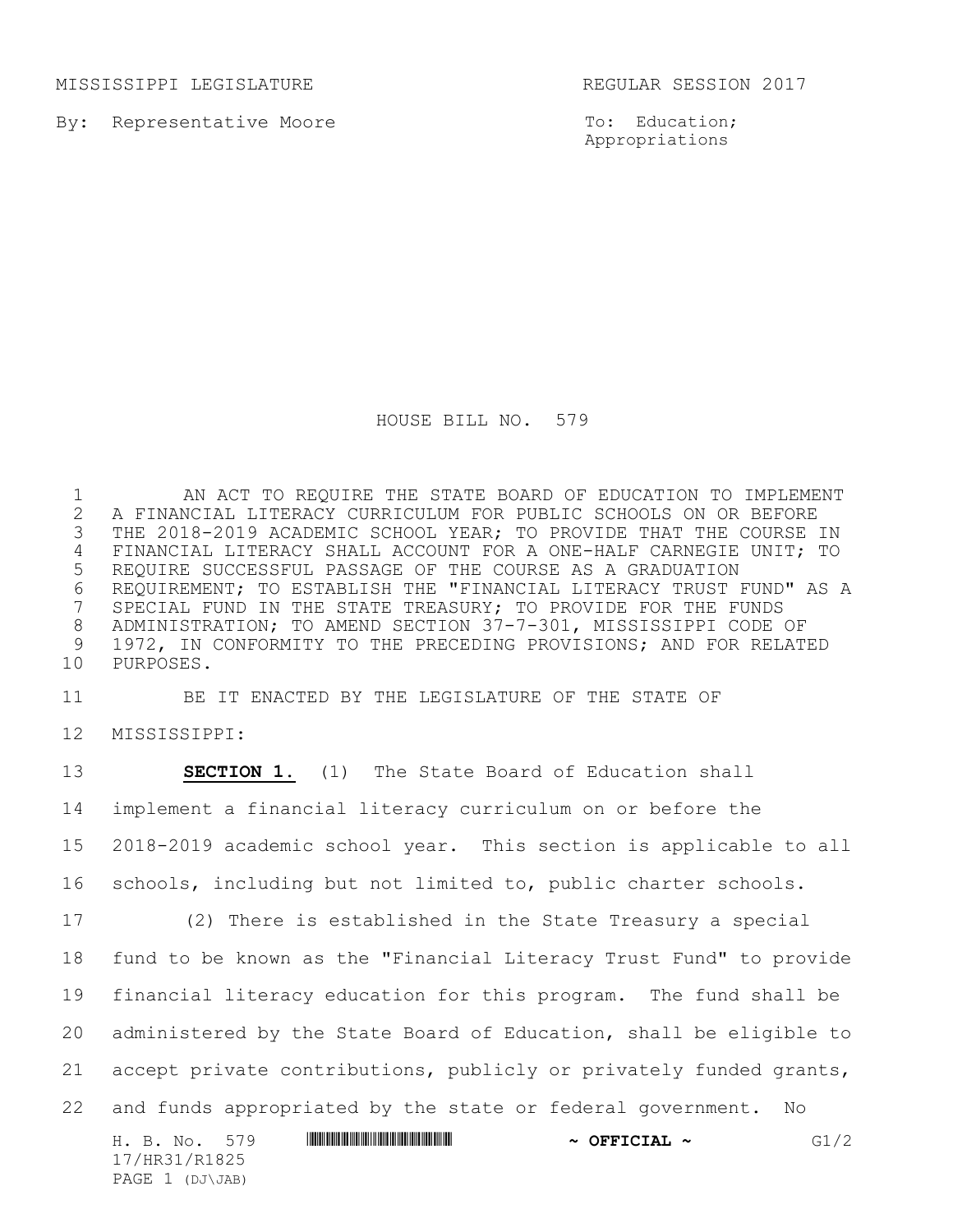expenditure from the fund shall cause the fund to be in deficiency at the close of the fiscal year. Unexpended monies remaining in the fund at the end of the fiscal year shall not lapse to the General Fund, but shall be available for expenditure in the subsequent fiscal year. The fund shall be an expendable trust fund and shall not be subject to appropriation or allotment.

 (3) The State Board of Education shall develop rules and regulations for the implementation of the trust. The trust may expend funds to administer the fund, which shall include an annual independent audit of the financial activities of the fund. The trust may also enter into contracts with private corporations to manage and implement the programmatic, fiduciary or administrative goals of the trust subject to the approval of the board. The 36 trust may also, to the extent necessary, create a  $501(c)(3)$  corporation to fulfill the purposes of the trust. The board shall annually report to the Legislature all programmatic and financial activities and balances of the fund on or before December 31 of each year.

 **SECTION 2.** Department of Banking and Consumer Finance shall have the authority to contribute a portion of funds generated from penalties and fees to financial literacy education.

 **SECTION 3.** Section 37-7-301, Mississippi Code of 1972, is amended as follows:

17/HR31/R1825 PAGE 2 (DJ\JAB)

H. B. No. 579 \*HR31/R1825\* **~ OFFICIAL ~**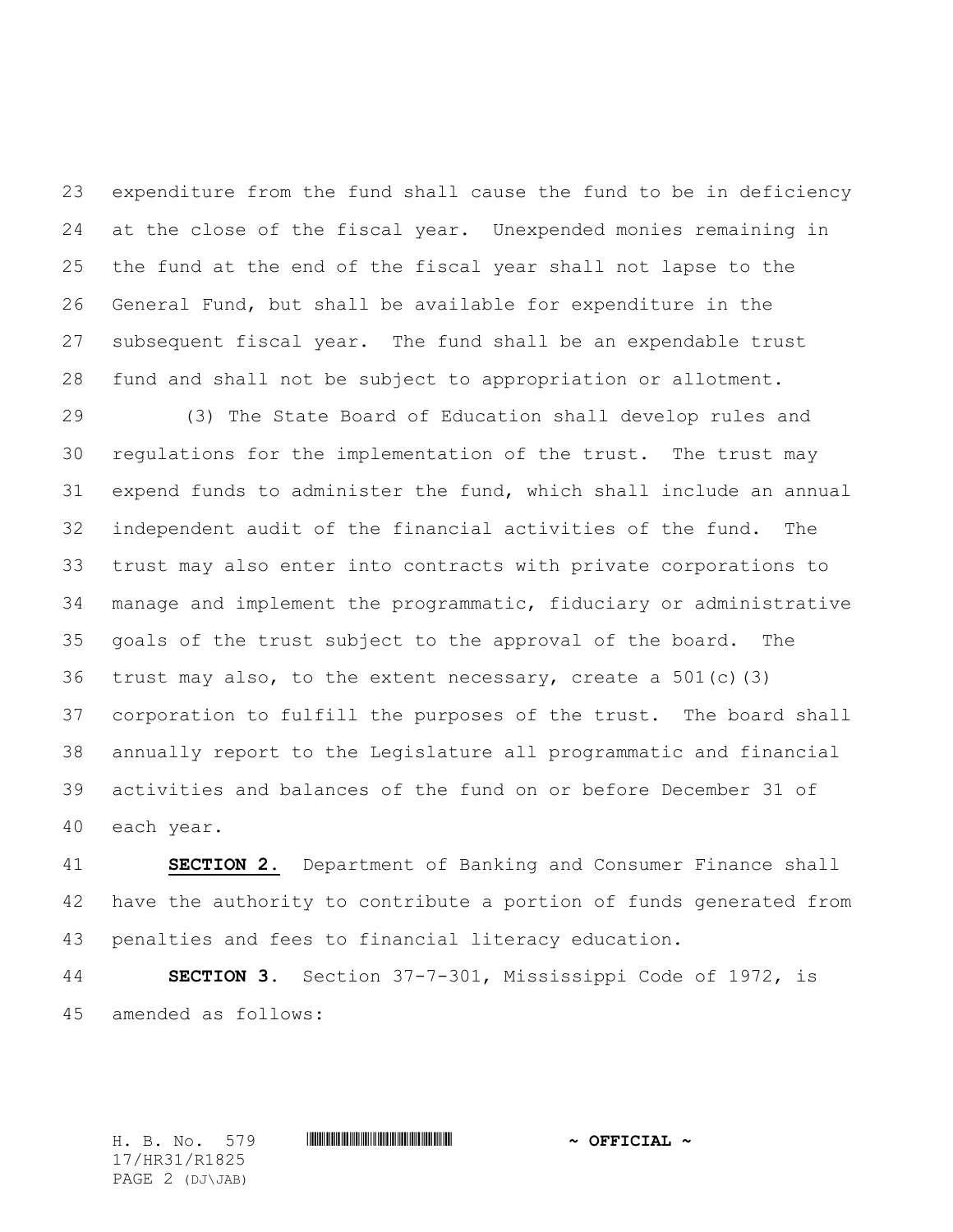37-7-301. The school boards of all school districts shall have the following powers, authority and duties in addition to all others imposed or granted by law, to wit:

 (a) To organize and operate the schools of the district and to make such division between the high school grades and elementary grades as, in their judgment, will serve the best interests of the school;

 (b) To introduce public school music, art, manual training and other special subjects into either the elementary or high school grades, as the board shall deem proper;

 (c) To be the custodians of real and personal school property and to manage, control and care for same, both during the school term and during vacation;

 (d) To have responsibility for the erection, repairing and equipping of school facilities and the making of necessary school improvements;

 (e) To suspend or to expel a pupil or to change the placement of a pupil to the school district's alternative school or homebound program for misconduct in the school or on school property, as defined in Section 37-11-29, on the road to and from school, or at any school-related activity or event, or for conduct occurring on property other than school property or other than at a school-related activity or event when such conduct by a pupil, in the determination of the school superintendent or principal, renders that pupil's presence in the classroom a disruption to the

H. B. No. 579 \*HR31/R1825\* **~ OFFICIAL ~** 17/HR31/R1825 PAGE 3 (DJ\JAB)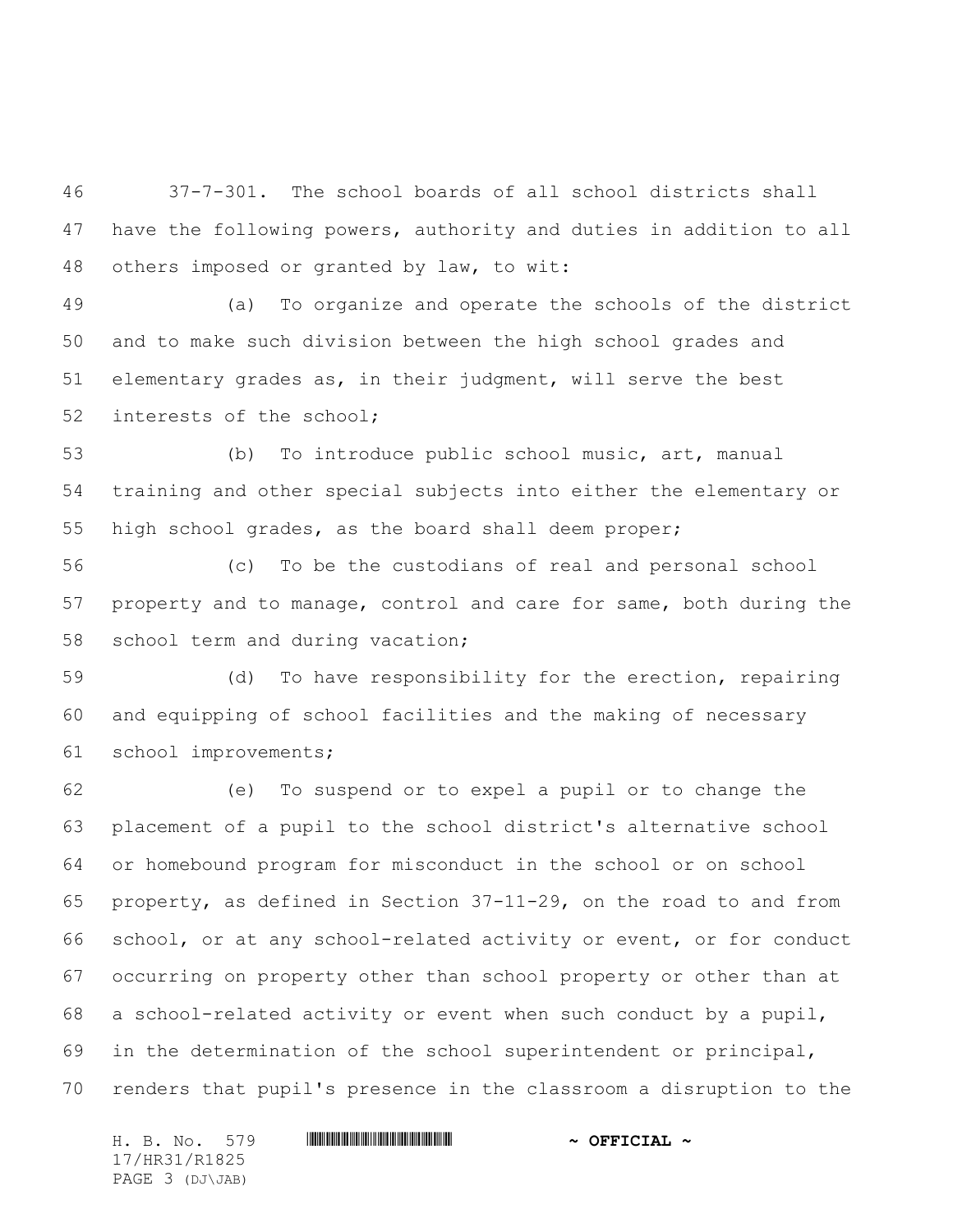educational environment of the school or a detriment to the best interest and welfare of the pupils and teacher of such class as a whole, and to delegate such authority to the appropriate officials of the school district;

 (f) To visit schools in the district, in their discretion, in a body for the purpose of determining what can be done for the improvement of the school in a general way;

 (g) To support, within reasonable limits, the superintendent, principal and teachers where necessary for the proper discipline of the school;

 (h) To exclude from the schools students with what 82 appears to be infectious or contagious diseases; provided, 83 however, such student may be allowed to return to school upon presenting a certificate from a public health officer, duly licensed physician or nurse practitioner that the student is free from such disease;

 (i) To require those vaccinations specified by the 88 State Health Officer as provided in Section 41-23-37;

 (j) To see that all necessary utilities and services are provided in the schools at all times when same are needed;

 (k) To authorize the use of the school buildings and grounds for the holding of public meetings and gatherings of the 93 people under such regulations as may be prescribed by said board; (l) To prescribe and enforce rules and regulations not inconsistent with law or with the regulations of the State Board

H. B. No. 579 \*HR31/R1825\* **~ OFFICIAL ~** 17/HR31/R1825 PAGE 4 (DJ\JAB)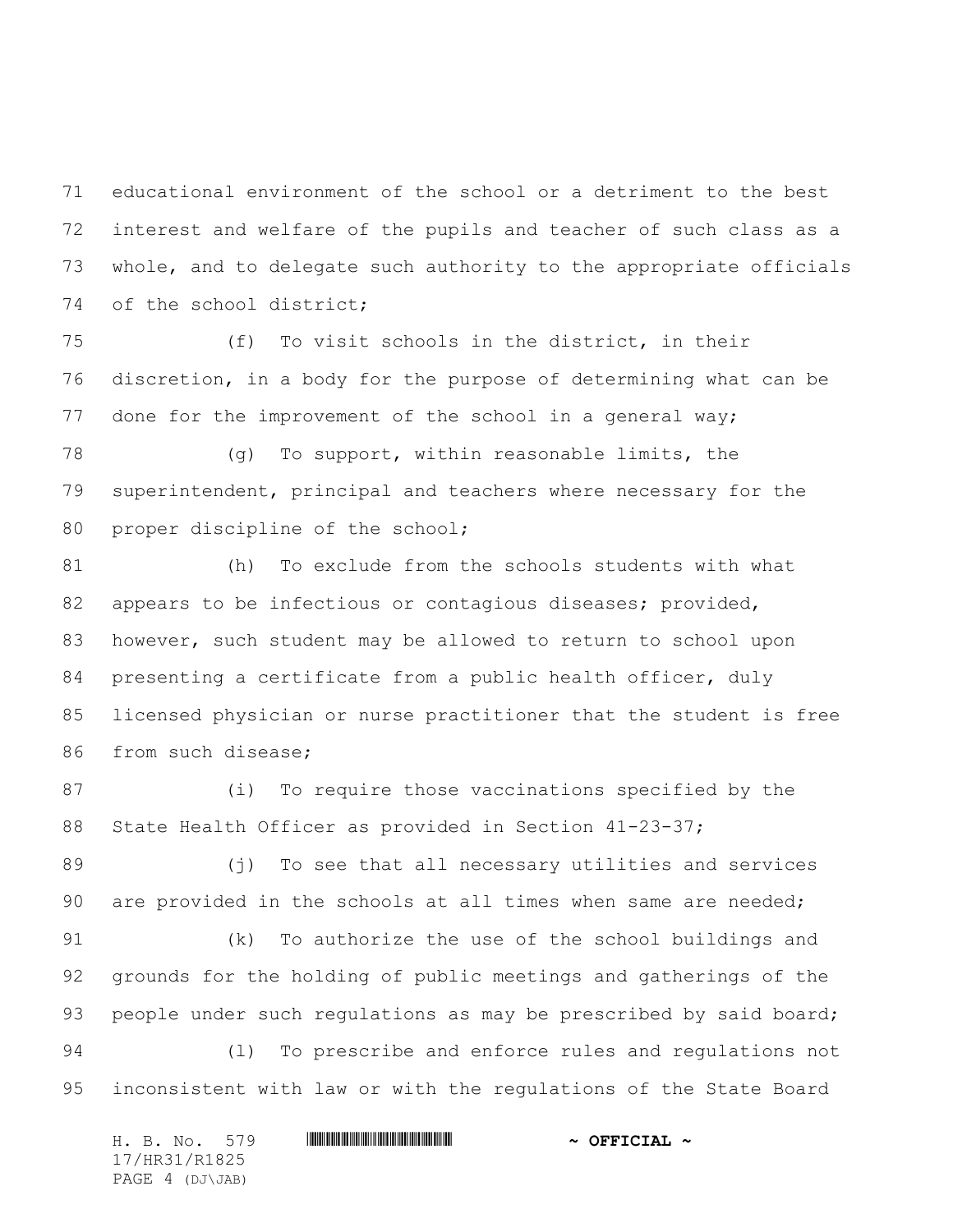of Education for their own government and for the government of the schools, and to transact their business at regular and special meetings called and held in the manner provided by law;

 (m) To maintain and operate all of the schools under their control for such length of time during the year as may be required;

 (n) To enforce in the schools the courses of study and the use of the textbooks prescribed by the proper authorities;

 (o) To make orders directed to the superintendent of schools for the issuance of pay certificates for lawful purposes on any available funds of the district and to have full control of the receipt, distribution, allotment and disbursement of all funds provided for the support and operation of the schools of such school district whether such funds be derived from state appropriations, local ad valorem tax collections, or otherwise. The local school board shall be authorized and empowered to promulgate rules and regulations that specify the types of claims and set limits of the dollar amount for payment of claims by the superintendent of schools to be ratified by the board at the next regularly scheduled meeting after payment has been made;

 (p) To select all school district personnel in the manner provided by law, and to provide for such employee fringe benefit programs, including accident reimbursement plans, as may be deemed necessary and appropriate by the board;

17/HR31/R1825 PAGE 5 (DJ\JAB)

H. B. No. 579 \*HR31/R1825\* **~ OFFICIAL ~**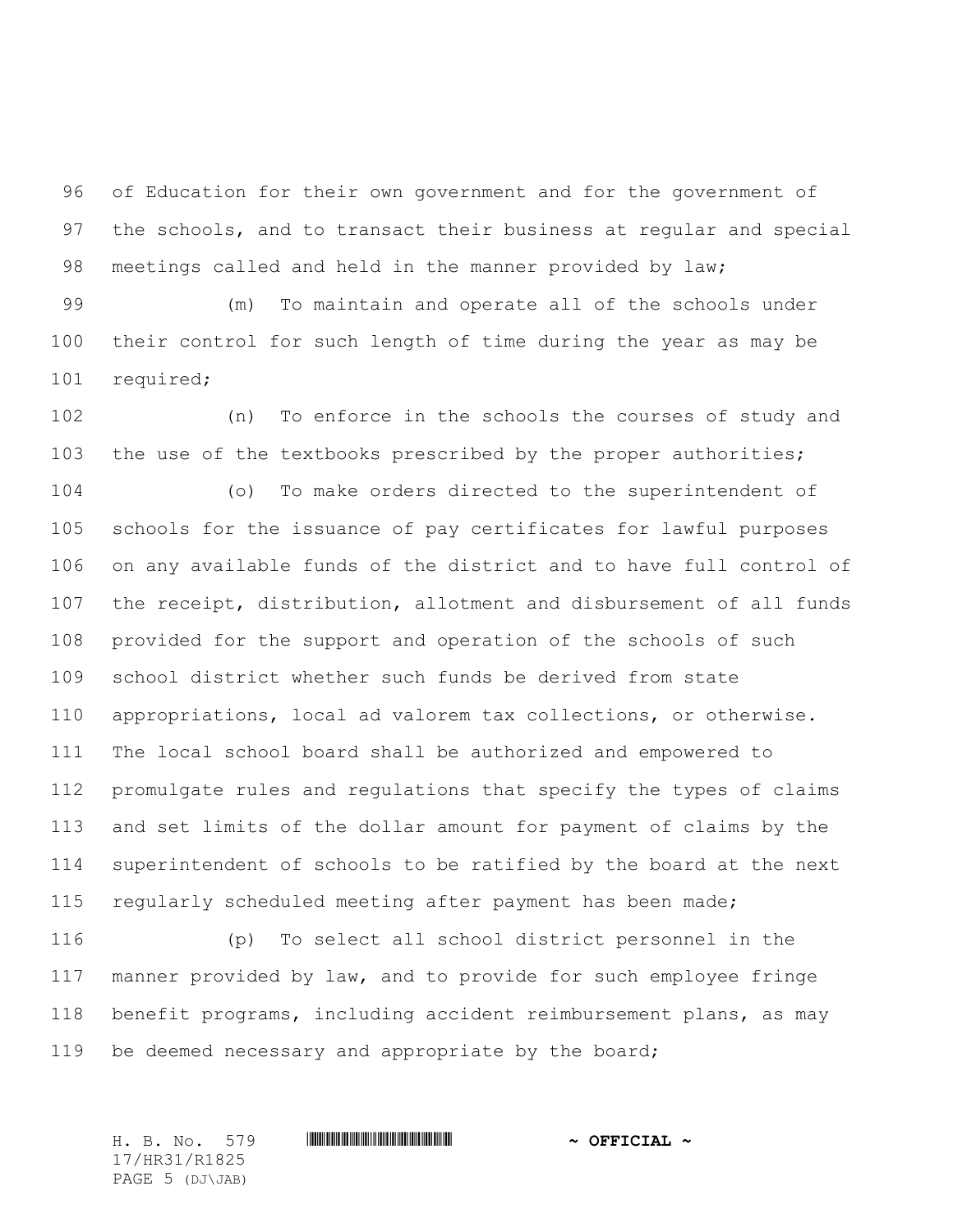(q) To provide athletic programs and other school activities and to regulate the establishment and operation of such programs and activities;

 (r) To join, in their discretion, any association of school boards and other public school-related organizations, and 125 to pay from local funds other than minimum foundation funds, any membership dues;

 (s) To expend local school activity funds, or other available school district funds, other than minimum education program funds, for the purposes prescribed under this paragraph. "Activity funds" shall mean all funds received by school officials in all school districts paid or collected to participate in any school activity, such activity being part of the school program and partially financed with public funds or supplemented by public funds. The term "activity funds" shall not include any funds raised and/or expended by any organization unless commingled in a bank account with existing activity funds, regardless of whether the funds were raised by school employees or received by school employees during school hours or using school facilities, and regardless of whether a school employee exercises influence over the expenditure or disposition of such funds. Organizations shall not be required to make any payment to any school for the use of any school facility if, in the discretion of the local school governing board, the organization's function shall be deemed to be beneficial to the official or extracurricular programs of the

17/HR31/R1825 PAGE 6 (DJ\JAB)

H. B. No. 579 \*HR31/R1825\* **~ OFFICIAL ~**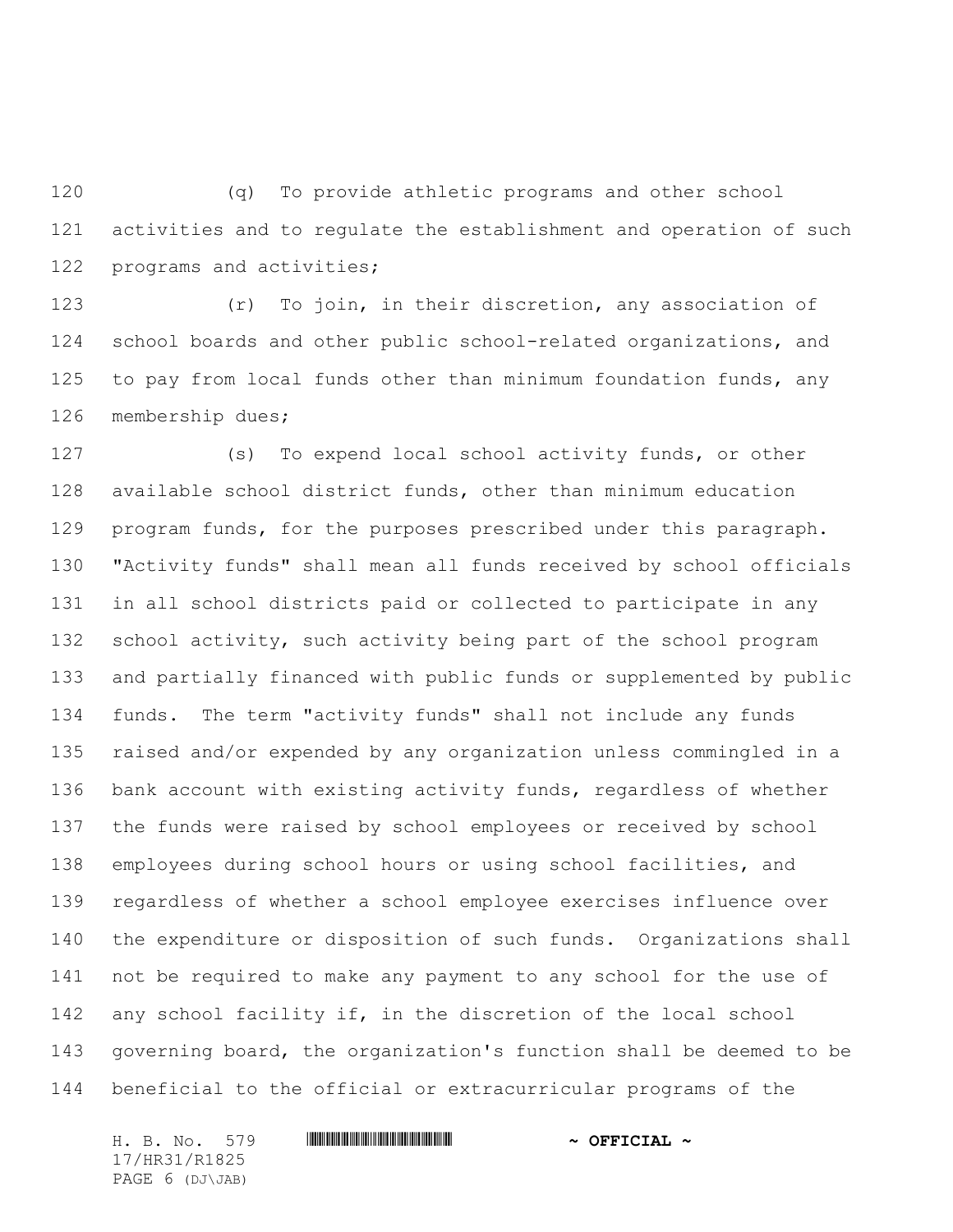school. For the purposes of this provision, the term "organization" shall not include any organization subject to the control of the local school governing board. Activity funds may only be expended for any necessary expenses or travel costs, including advances, incurred by students and their chaperons in attending any in-state or out-of-state school-related programs, conventions or seminars and/or any commodities, equipment, travel expenses, purchased services or school supplies which the local school governing board, in its discretion, shall deem beneficial to the official or extracurricular programs of the district, including items which may subsequently become the personal property of individuals, including yearbooks, athletic apparel, book covers and trophies. Activity funds may be used to pay travel expenses of school district personnel. The local school governing board shall be authorized and empowered to promulgate rules and regulations specifically designating for what purposes school activity funds may be expended. The local school governing board shall provide (i) that such school activity funds shall be maintained and expended by the principal of the school generating the funds in individual bank accounts, or (ii) that such school activity funds shall be maintained and expended by the superintendent of schools in a central depository approved by the board. The local school governing board shall provide that such school activity funds be audited as part of the annual audit required in Section 37-9-18. The State Department of Education

H. B. No. 579 \*HR31/R1825\* **~ OFFICIAL ~** 17/HR31/R1825 PAGE 7 (DJ\JAB)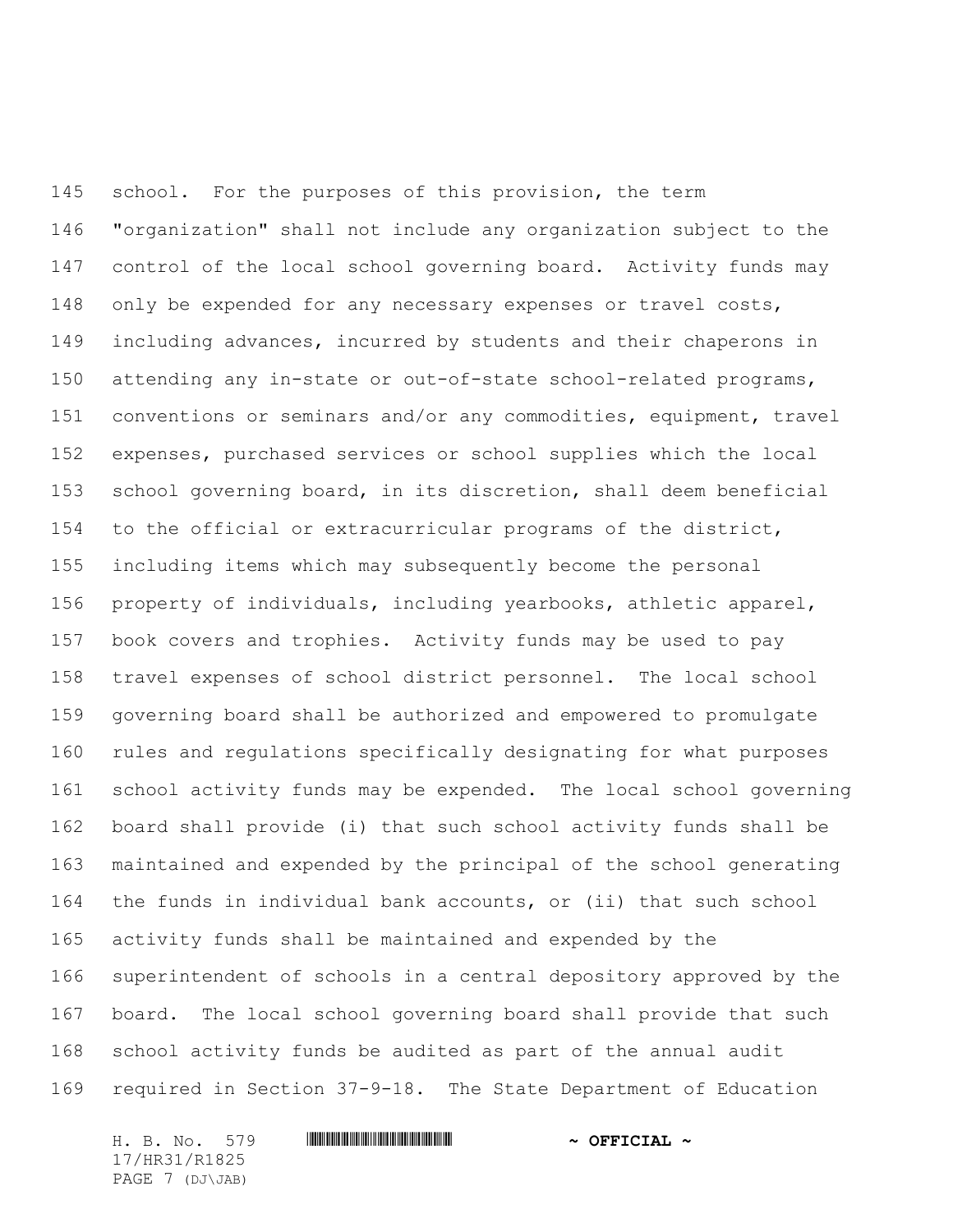shall prescribe a uniform system of accounting and financial reporting for all school activity fund transactions;

 (t) To enter into an energy performance contract, energy services contract, on a shared-savings, lease or lease-purchase basis, for energy efficiency services and/or equipment as provided for in Section 31-7-14;

 (u) To maintain accounts and issue pay certificates on 177 school food service bank accounts;

 (v) (i) To lease a school building from an individual, partnership, nonprofit corporation or a private for-profit corporation for the use of such school district, and to expend funds therefor as may be available from any nonminimum program sources. The school board of the school district desiring to lease a school building shall declare by resolution that a need exists for a school building and that the school district cannot provide the necessary funds to pay the cost or its proportionate share of the cost of a school building required to meet the present needs. The resolution so adopted by the school board shall be published once each week for three (3) consecutive weeks in a newspaper having a general circulation in the school district involved, with the first publication thereof to be made not less than thirty (30) days prior to the date upon which the school board is to act on the question of leasing a school building. If no petition requesting an election is filed prior to such meeting as hereinafter provided, then the school board may, by resolution

17/HR31/R1825 PAGE 8 (DJ\JAB)

H. B. No. 579 **HRANGE READER AND A OFFICIAL ~**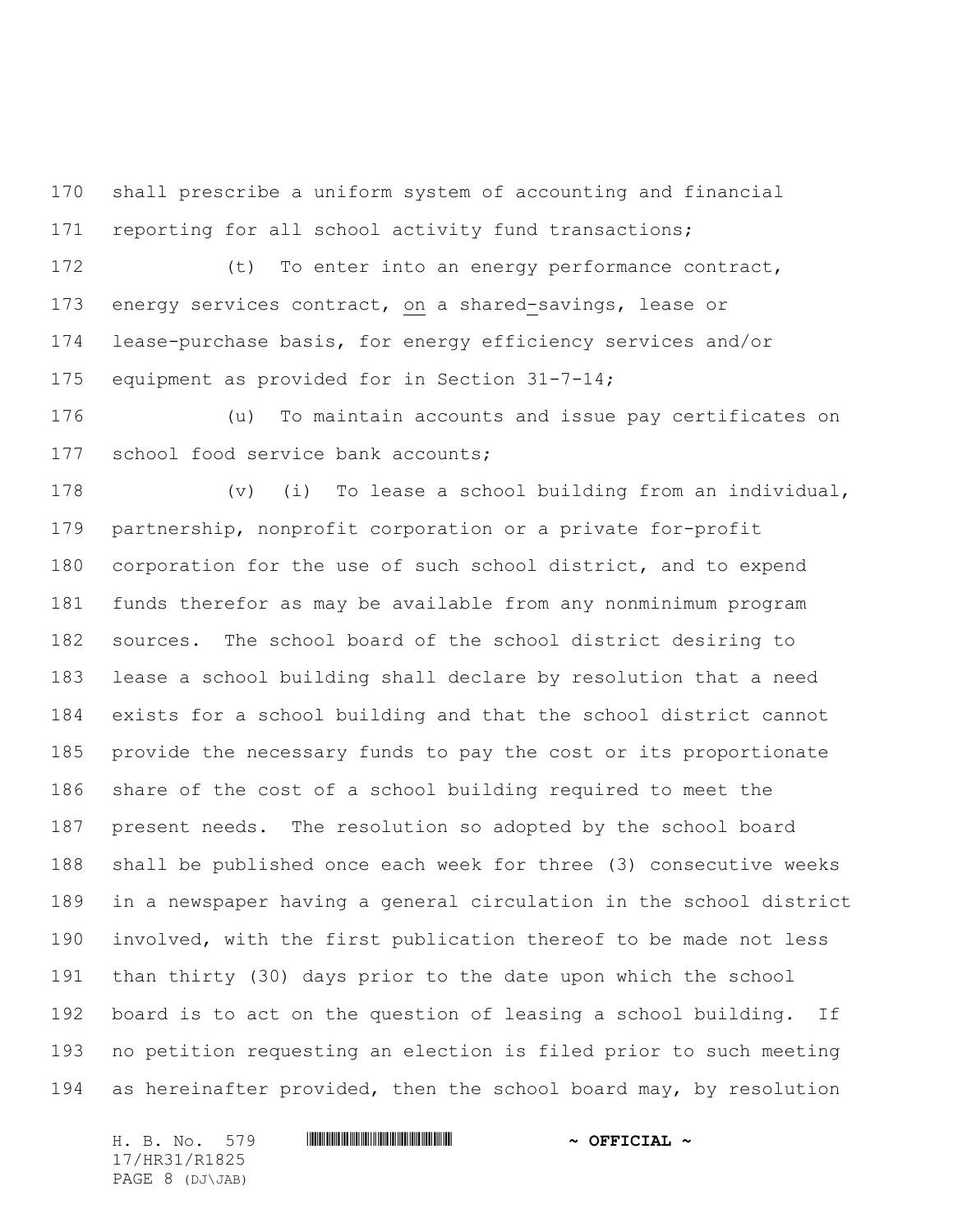spread upon its minutes, proceed to lease a school building. If at any time prior to said meeting a petition signed by not less than twenty percent (20%) or fifteen hundred (1500), whichever is less, of the qualified electors of the school district involved shall be filed with the school board requesting that an election be called on the question, then the school board shall, not later than the next regular meeting, adopt a resolution calling an election to be held within such school district upon the question of authorizing the school board to lease a school building. Such election shall be called and held, and notice thereof shall be given, in the same manner for elections upon the questions of the issuance of the bonds of school districts, and the results thereof shall be certified to the school board. If at least three-fifths (3/5) of the qualified electors of the school district who voted in such election shall vote in favor of the leasing of a school building, then the school board shall proceed to lease a school building. The term of the lease contract shall not exceed twenty (20) years, and the total cost of such lease shall be either the amount of the lowest and best bid accepted by the school board after advertisement for bids or an amount not to exceed the current fair market value of the lease as determined by the averaging of at least two (2) appraisals by certified general appraisers licensed by the State of Mississippi. The term "school building" as used in this paragraph (v)(i) shall be construed to mean any building or buildings used for classroom purposes in

H. B. No. 579 **HRING AND ALL AND A STRICIAL ~** 17/HR31/R1825 PAGE 9 (DJ\JAB)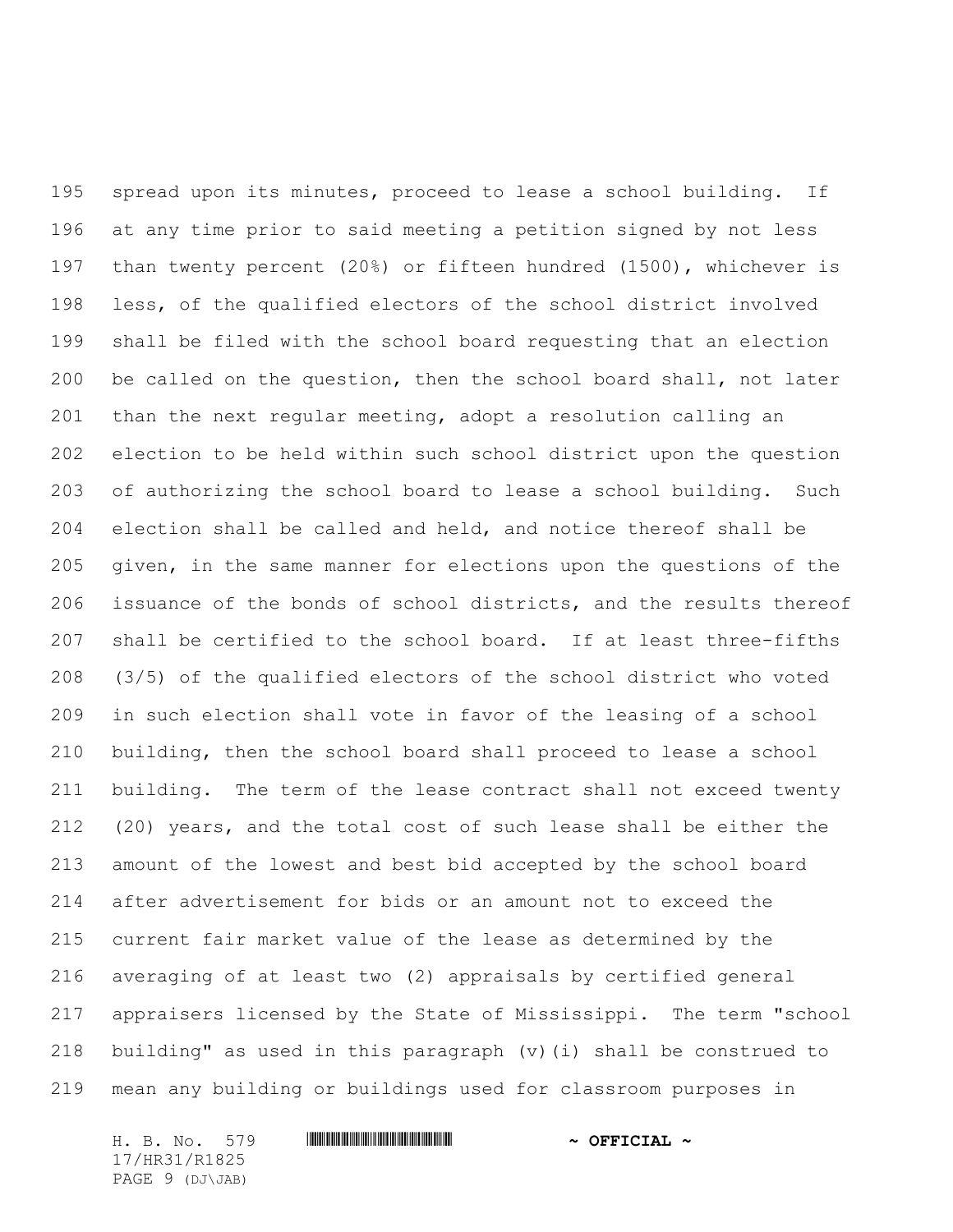connection with the operation of schools and shall include the site therefor, necessary support facilities, and the equipment thereof and appurtenances thereto such as heating facilities, water supply, sewage disposal, landscaping, walks, drives and playgrounds. The term "lease" as used in this paragraph (v)(i) 225 may include a lease-purchase contract;

 (ii) If two (2) or more school districts propose to enter into a lease contract jointly, then joint meetings of the school boards having control may be held but no action taken shall be binding on any such school district unless the question of leasing a school building is approved in each participating school district under the procedure hereinabove set forth in paragraph (v)(i). All of the provisions of paragraph (v)(i) regarding the term and amount of the lease contract shall apply to the school boards of school districts acting jointly. Any lease contract executed by two (2) or more school districts as joint lessees shall set out the amount of the aggregate lease rental to be paid by each, which may be agreed upon, but there shall be no right of occupancy by any lessee unless the aggregate rental is paid as stipulated in the lease contract. All rights of joint lessees under the lease contract shall be in proportion to the amount of 241 lease rental paid by each;

 (w) To employ all noninstructional and noncertificated employees and fix the duties and compensation of such personnel

H. B. No. 579 \*HR31/R1825\* **~ OFFICIAL ~** 17/HR31/R1825 PAGE 10 (DJ\JAB)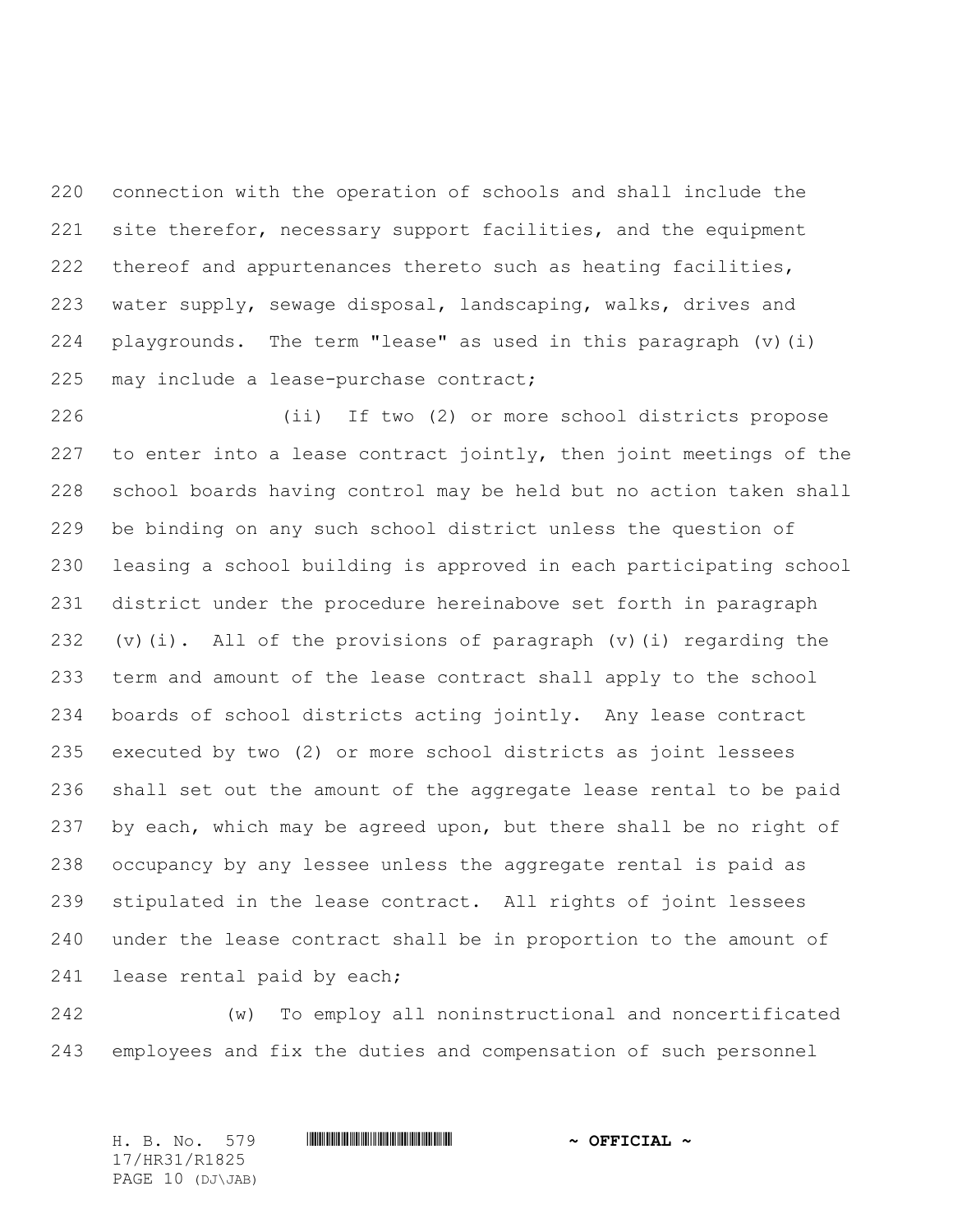deemed necessary pursuant to the recommendation of the superintendent of schools;

 (x) To employ and fix the duties and compensation of 247 such legal counsel as deemed necessary;

 (y) Subject to rules and regulations of the State Board 249 of Education, to purchase, own and operate trucks, vans and other motor vehicles, which shall bear the proper identification required by law;

 (z) To expend funds for the payment of substitute teachers and to adopt reasonable regulations for the employment and compensation of such substitute teachers;

 (aa) To acquire in its own name by purchase all real property which shall be necessary and desirable in connection with the construction, renovation or improvement of any public school building or structure. Whenever the purchase price for such real property is greater than Fifty Thousand Dollars (\$50,000.00), the school board shall not purchase the property for an amount exceeding the fair market value of such property as determined by the average of at least two (2) independent appraisals by certified general appraisers licensed by the State of Mississippi. If the board shall be unable to agree with the owner of any such real property in connection with any such project, the board shall have the power and authority to acquire any such real property by condemnation proceedings pursuant to Section 11-27-1 et seq., Mississippi Code of 1972, and for such purpose, the right of

H. B. No. 579 **HRANGE READER AND A OFFICIAL ~** 17/HR31/R1825 PAGE 11 (DJ\JAB)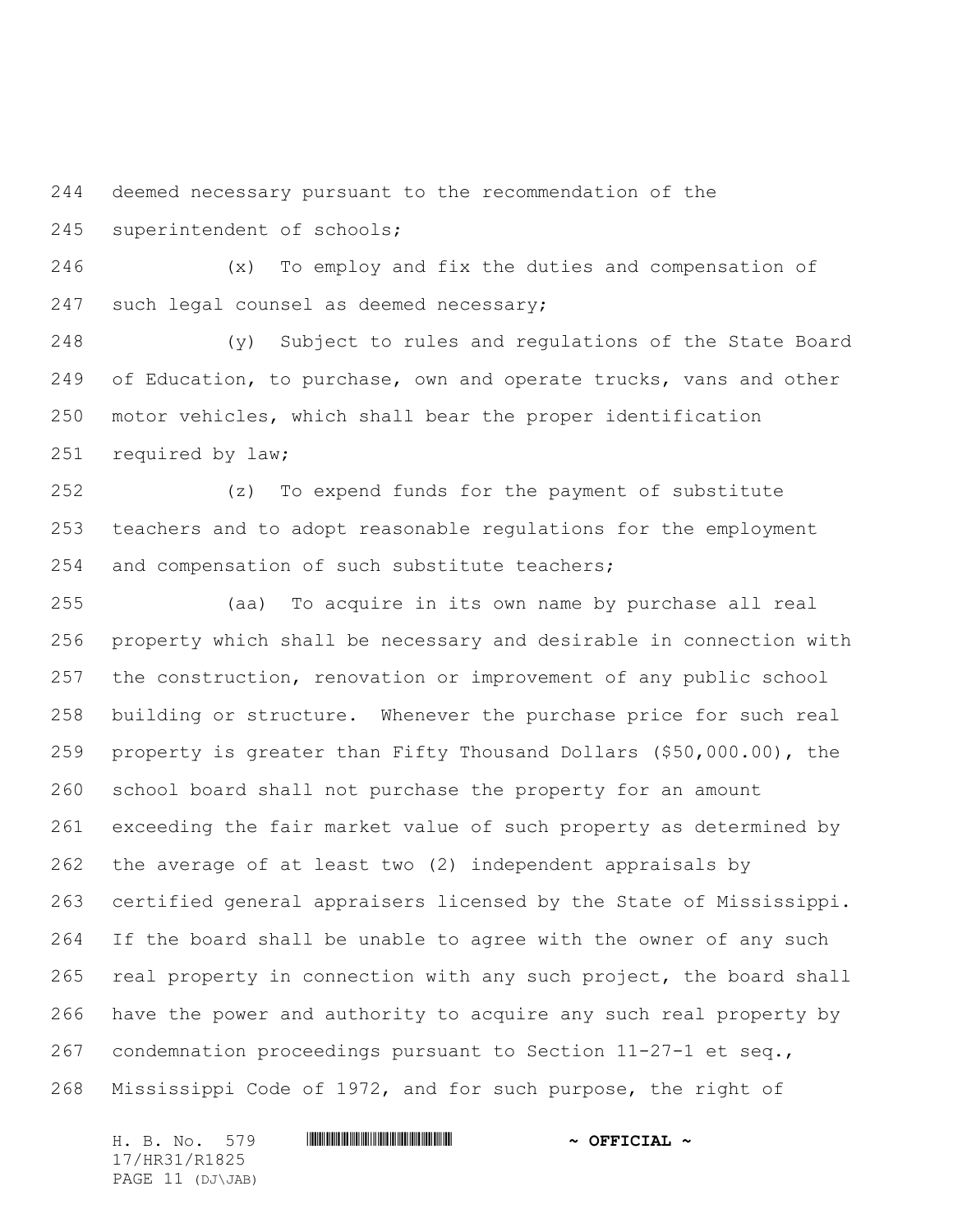eminent domain is hereby conferred upon and vested in said board. Provided further, that the local school board is authorized to grant an easement for ingress and egress over sixteenth section land or lieu land in exchange for a similar easement upon adjoining land where the exchange of easements affords substantial benefit to the sixteenth section land; provided, however, the exchange must be based upon values as determined by a competent appraiser, with any differential in value to be adjusted by cash payment. Any easement rights granted over sixteenth section land under such authority shall terminate when the easement ceases to be used for its stated purpose. No sixteenth section or lieu land which is subject to an existing lease shall be burdened by any such easement except by consent of the lessee or unless the school district shall acquire the unexpired leasehold interest affected by the easement;

 (bb) To charge reasonable fees related to the educational programs of the district, in the manner prescribed in Section 37-7-335;

 (cc) Subject to rules and regulations of the State Board of Education, to purchase relocatable classrooms for the use of such school district, in the manner prescribed in Section 37-1-13;

 (dd) Enter into contracts or agreements with other school districts, political subdivisions or governmental entities to carry out one or more of the powers or duties of the school

H. B. No. 579 \*HR31/R1825\* **~ OFFICIAL ~** 17/HR31/R1825 PAGE 12 (DJ\JAB)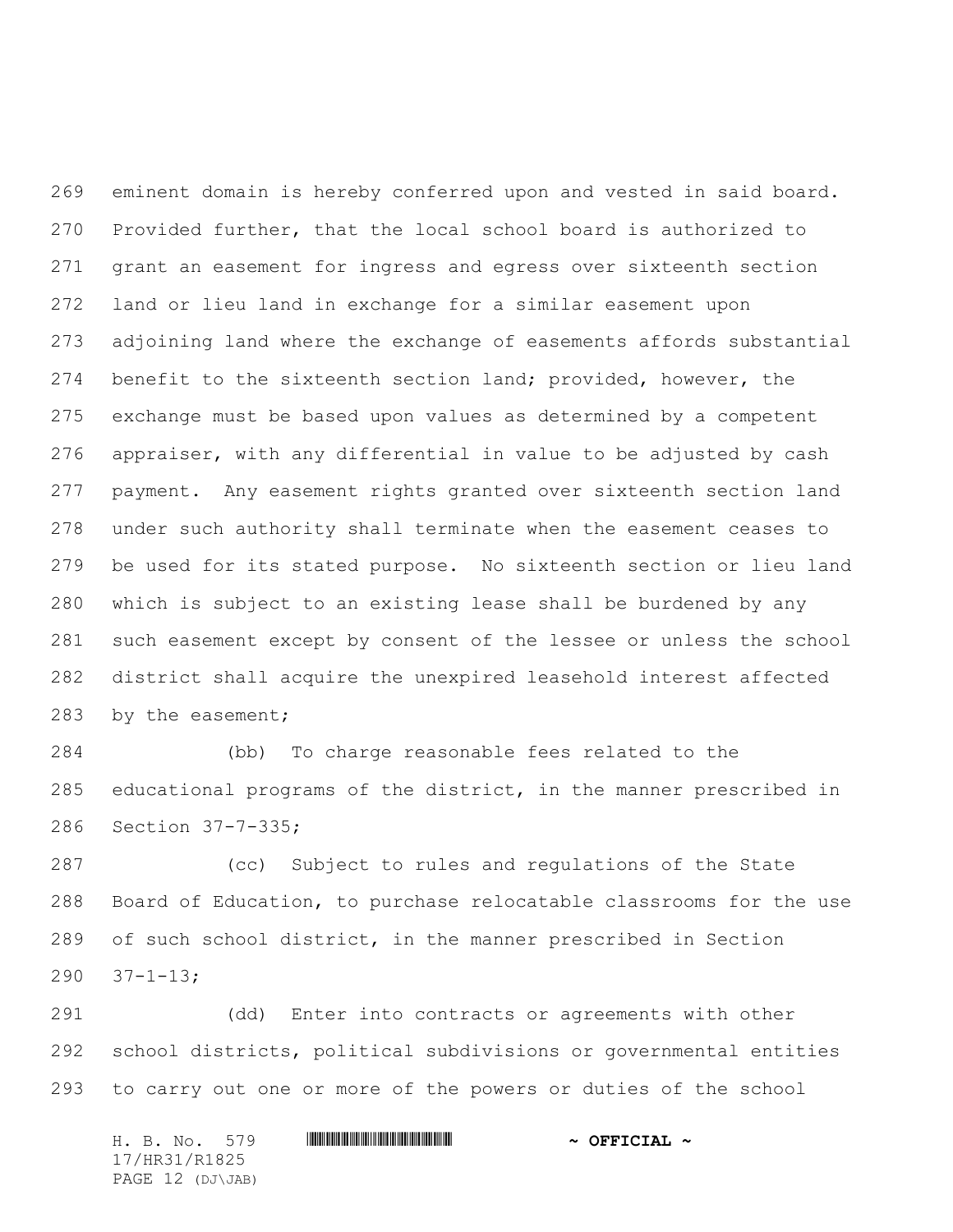board, or to allow more efficient utilization of limited resources for providing services to the public;

 (ee) To provide for in-service training for employees of the district;

 (ff) As part of their duties to prescribe the use of textbooks, to provide that parents and legal guardians shall be responsible for the textbooks and for the compensation to the school district for any books which are not returned to the proper schools upon the withdrawal of their dependent child. If a textbook is lost or not returned by any student who drops out of the public school district, the parent or legal guardian shall also compensate the school district for the fair market value of the textbooks;

 (gg) To conduct fund-raising activities on behalf of the school district that the local school board, in its discretion, deems appropriate or beneficial to the official or extracurricular programs of the district; provided that:

 (i) Any proceeds of the fund-raising activities shall be treated as "activity funds" and shall be accounted for as are other activity funds under this section; and

 (ii) Fund-raising activities conducted or authorized by the board for the sale of school pictures, the rental of caps and gowns or the sale of graduation invitations for which the school board receives a commission, rebate or fee shall contain a disclosure statement advising that a portion of the

H. B. No. 579 \*HR31/R1825\* **~ OFFICIAL ~** 17/HR31/R1825 PAGE 13 (DJ\JAB)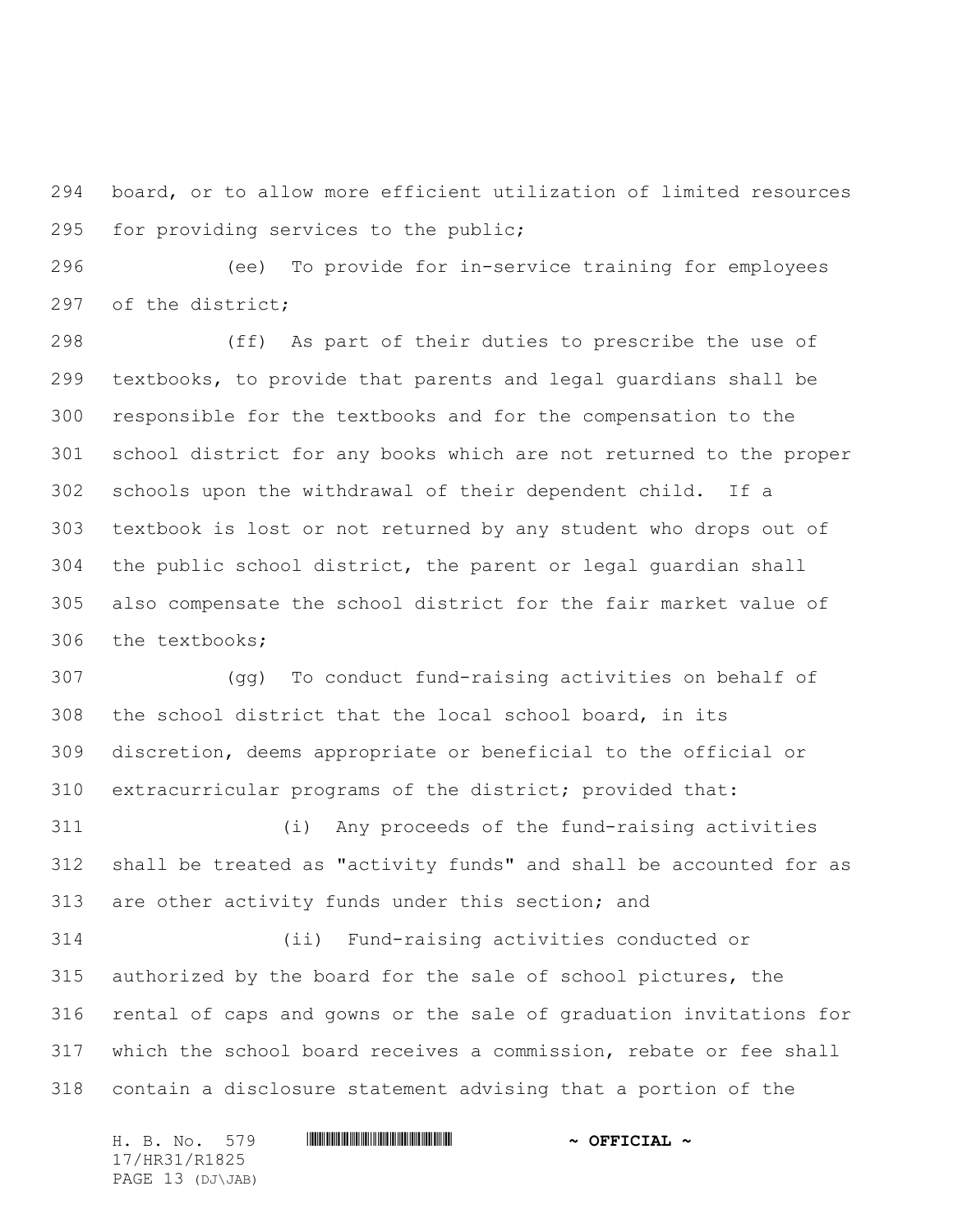proceeds of the sales or rentals shall be contributed to the student activity fund;

 (hh) To allow individual lessons for music, art and other curriculum-related activities for academic credit or nonacademic credit during school hours and using school equipment and facilities, subject to uniform rules and regulations adopted 325 by the school board;

 (ii) To charge reasonable fees for participating in an extracurricular activity for academic or nonacademic credit for necessary and required equipment such as safety equipment, band instruments and uniforms;

 (jj) To conduct or participate in any fund-raising activities on behalf of or in connection with a tax-exempt charitable organization;

 (kk) To exercise such powers as may be reasonably necessary to carry out the provisions of this section;

 (ll) To expend funds for the services of nonprofit arts organizations or other such nonprofit organizations who provide performances or other services for the students of the school district;

 (mm) To expend federal No Child Left Behind Act funds, or any other available funds that are expressly designated and authorized for that use, to pay training, educational expenses, salary incentives and salary supplements to employees of local school districts; except that incentives shall not be considered

H. B. No. 579 \*HR31/R1825\* **~ OFFICIAL ~** 17/HR31/R1825 PAGE 14 (DJ\JAB)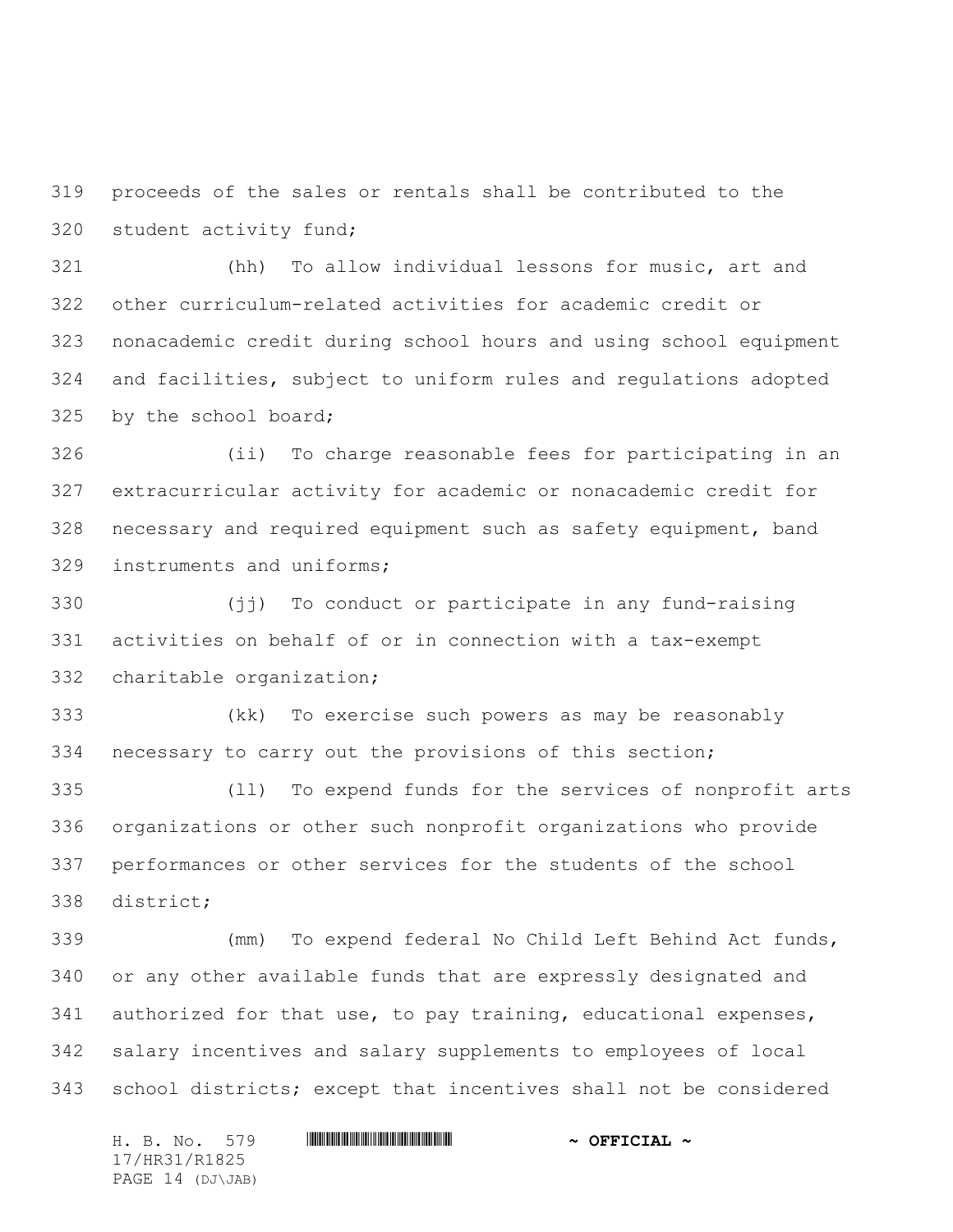344 part of the local supplement as defined in Section  $37-151-5$  (o), nor shall incentives be considered part of the local supplement paid to an individual teacher for the purposes of Section 37-19-7(1). Mississippi Adequate Education Program funds or any other state funds may not be used for salary incentives or salary supplements as provided in this paragraph (mm);

 (nn) To use any available funds, not appropriated or designated for any other purpose, for reimbursement to the state-licensed employees from both in state and out of state, who enter into a contract for employment in a school district, for the expense of moving when the employment necessitates the relocation of the licensed employee to a different geographical area than that in which the licensed employee resides before entering into the contract. The reimbursement shall not exceed One Thousand Dollars (\$1,000.00) for the documented actual expenses incurred in the course of relocating, including the expense of any professional moving company or persons employed to assist with the move, rented moving vehicles or equipment, mileage in the amount authorized for county and municipal employees under Section 25-3-41 if the licensed employee used his personal vehicle or vehicles for the move, meals and such other expenses associated with the relocation. No licensed employee may be reimbursed for moving expenses under this section on more than one (1) occasion by the same school district. Nothing in this section shall be construed to require the actual residence to which the licensed

H. B. No. 579 \*HR31/R1825\* **~ OFFICIAL ~** 17/HR31/R1825 PAGE 15 (DJ\JAB)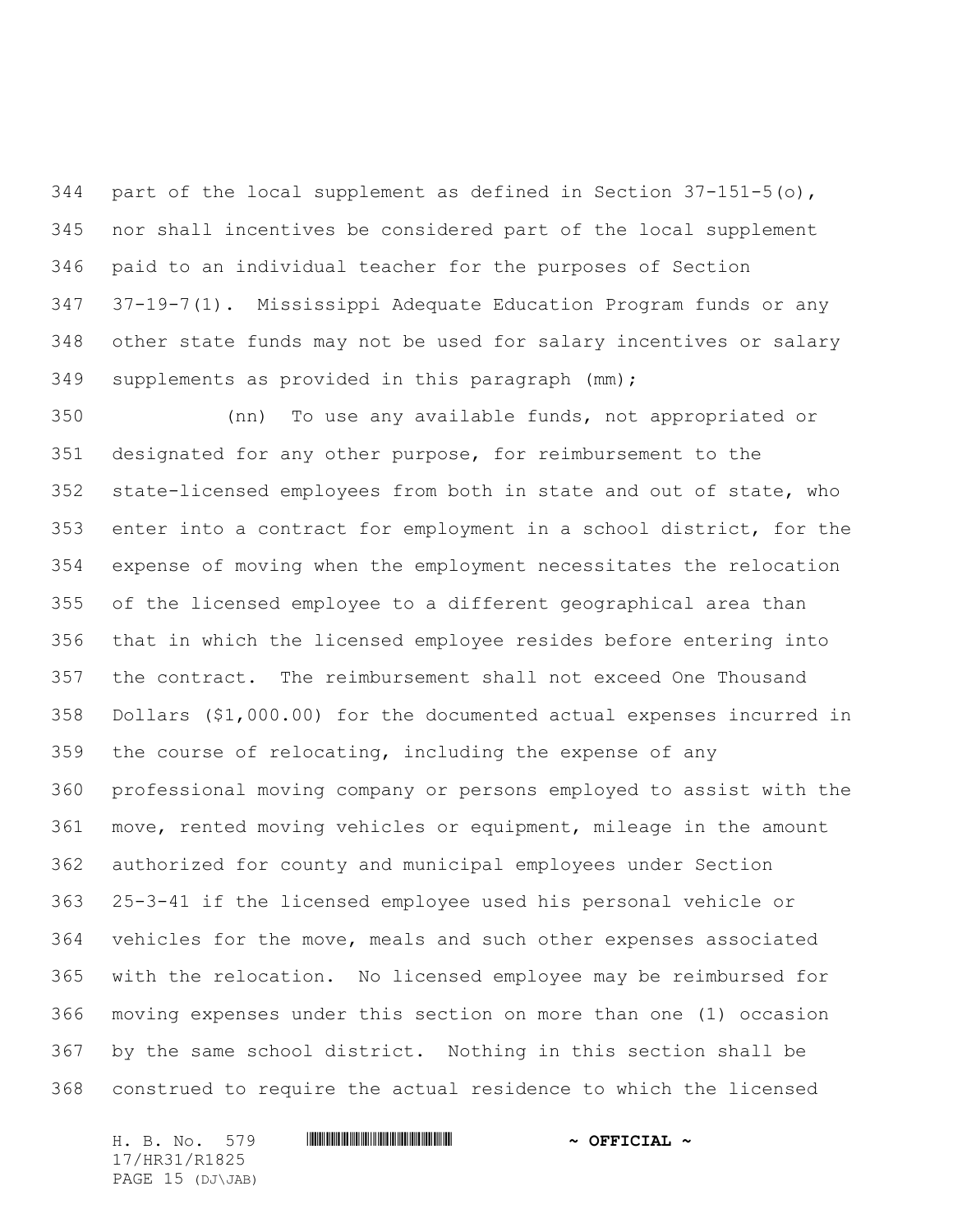employee relocates to be within the boundaries of the school district that has executed a contract for employment in order for the licensed employee to be eligible for reimbursement for the moving expenses. However, the licensed employee must relocate within the boundaries of the State of Mississippi. Any individual receiving relocation assistance through the Critical Teacher Shortage Act as provided in Section 37-159-5 shall not be eligible to receive additional relocation funds as authorized in this paragraph;

 (oo) To use any available funds, not appropriated or designated for any other purpose, to reimburse persons who interview for employment as a licensed employee with the district for the mileage and other actual expenses incurred in the course of travel to and from the interview at the rate authorized for county and municipal employees under Section 25-3-41;

 (pp) Consistent with the report of the Task Force to Conduct a Best Financial Management Practices Review, to improve school district management and use of resources and identify cost savings as established in Section 8 of Chapter 610, Laws of 2002, local school boards are encouraged to conduct independent reviews of the management and efficiency of schools and school districts. Such management and efficiency reviews shall provide state and local officials and the public with the following:

 (i) An assessment of a school district's governance and organizational structure;

H. B. No. 579 \*HR31/R1825\* **~ OFFICIAL ~** 17/HR31/R1825 PAGE 16 (DJ\JAB)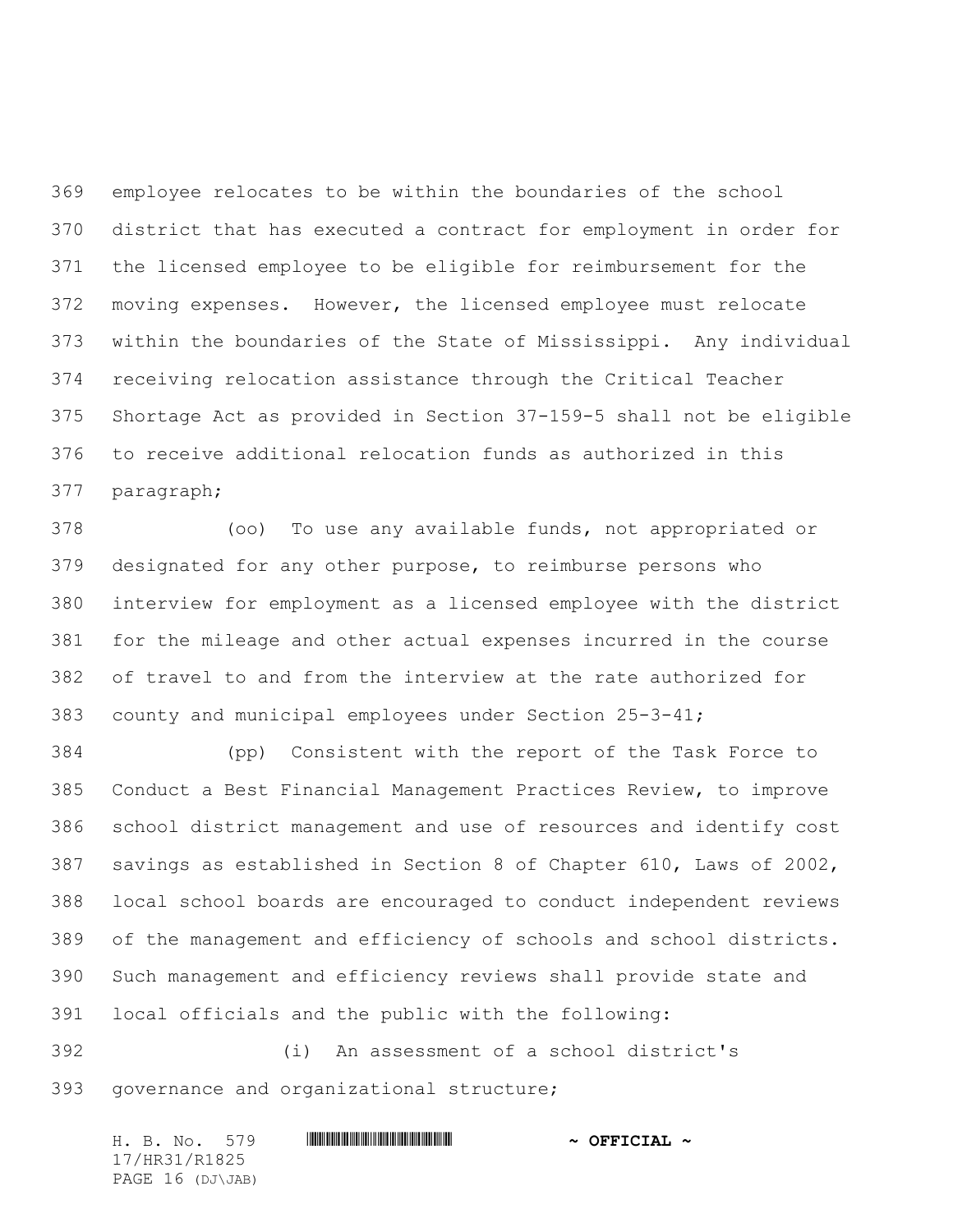(ii) An assessment of the school district's financial and personnel management; (iii) An assessment of revenue levels and sources; (iv) An assessment of facilities utilization, planning and maintenance; (v) An assessment of food services, transportation and safety/security systems; (vi) An assessment of instructional and administrative technology; (vii) A review of the instructional management and the efficiency and effectiveness of existing instructional programs; and (viii) Recommended methods for increasing efficiency and effectiveness in providing educational services to the public; (qq) To enter into agreements with other local school boards for the establishment of an educational service agency (ESA) to provide for the cooperative needs of the region in which the school district is located, as provided in Section 37-7-345; (rr) To implement a financial literacy program for students in Grades 9, 10, **\* \* \*** 11 and 12 as each local school board deems most appropriate. The board may review the national programs and obtain free literature from various nationally recognized programs. After review of the different programs, the board **\* \* \*** shall certify a program that is most appropriate for

H. B. No. 579 **HRANGE READER AND A OFFICIAL ~** 17/HR31/R1825 PAGE 17 (DJ\JAB)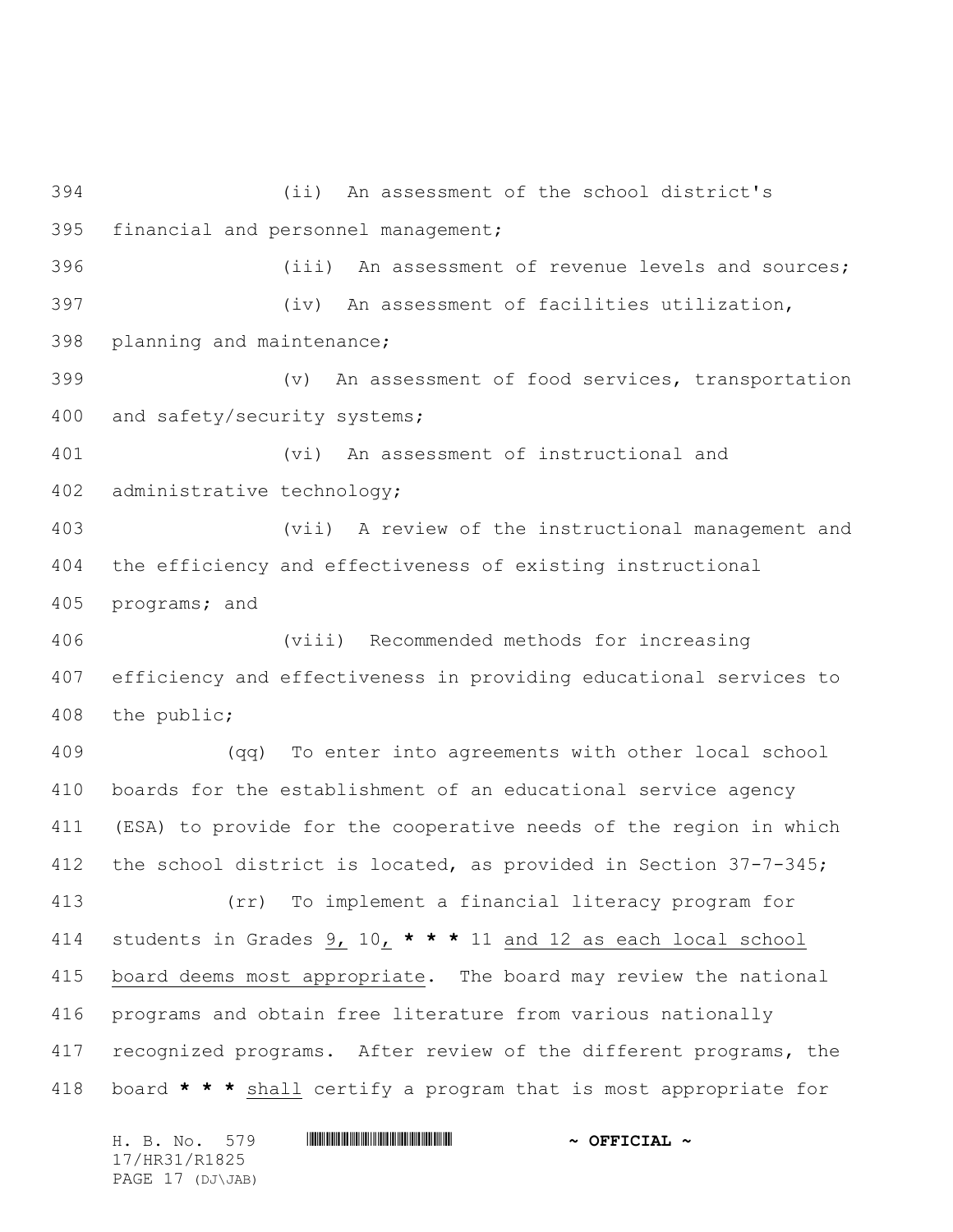the school districts' needs. **\* \* \*** Students in Grade 9, 10, **\* \* \*** 11 or 12 **\* \* \*** shall participate in the program to be implemented 421 in all schools. The financial literacy program shall include, but is not limited to, instruction in the same areas of personal business and finance as required under Section 37-1-3(2)(b). The school board may coordinate with volunteer teachers from local community organizations, including, but not limited to, the following: United States Department of Agriculture Rural Development, United States Department of Housing and Urban Development, **\* \* \*** bankers and other nonprofit organizations. **\* \* \*** The financial literacy program shall further include: (i) Decision making; 431 (ii) Earning an income; (iii) Saving and spending

(iv) Use of credit; and

(v) Budgeting;

 (ss) To collaborate with the State Board of Education, Community Action Agencies or the Department of Human Services to develop and implement a voluntary program to provide services for a prekindergarten program that addresses the cognitive, social, and emotional needs of four-year-old and three-year-old children. The school board may utilize any source of available revenue to fund the voluntary program. Effective with the 2013-2014 school year, to implement voluntary prekindergarten programs under the

17/HR31/R1825 PAGE 18 (DJ\JAB)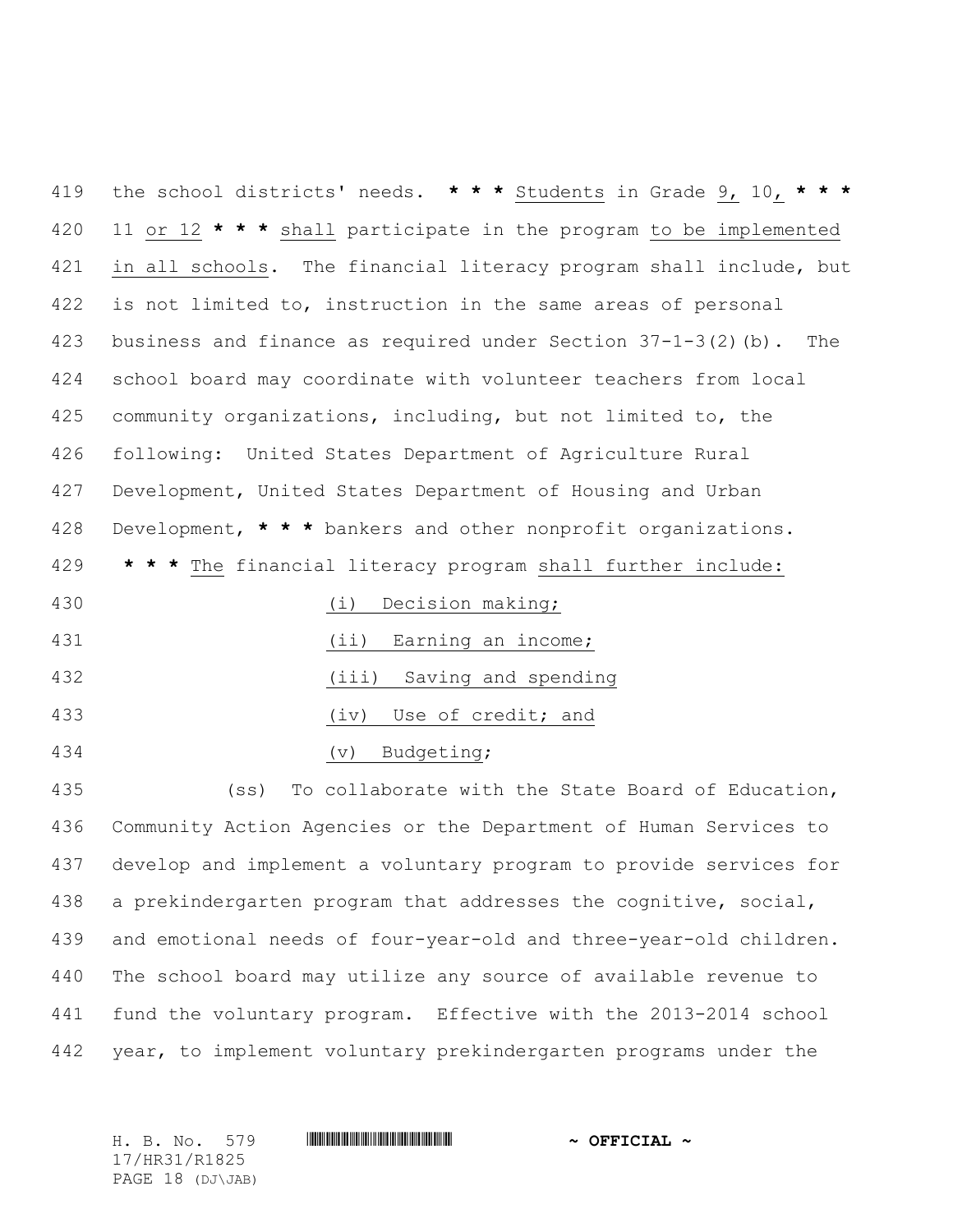Early Learning Collaborative Act of 2013 pursuant to state funds awarded by the State Department of Education on a matching basis; (tt) With respect to any lawful, written obligation of a school district, including, but not limited to, leases (excluding leases of sixteenth section public school trust land), bonds, notes, or other agreement, to agree in writing with the obligee that the Department of Revenue or any state agency, department or commission created under state law may:

 (i) Withhold all or any part (as agreed by the school board) of any monies which such local school board is entitled to receive from time to time under any law and which is in the possession of the Department of Revenue, or any state 455 agency, department or commission created under state law; and

 (ii) Pay the same over to any financial institution, trustee or other obligee, as directed in writing by the school board, to satisfy all or part of such obligation of the school district.

 The school board may make such written agreement to withhold and transfer funds irrevocable for the term of the written obligation and may include in the written agreement any other terms and provisions acceptable to the school board. If the school board files a copy of such written agreement with the Department of Revenue, or any state agency, department or commission created under state law then the Department of Revenue or any state agency, department or commission created under state

H. B. No. 579 \*HR31/R1825\* **~ OFFICIAL ~** 17/HR31/R1825 PAGE 19 (DJ\JAB)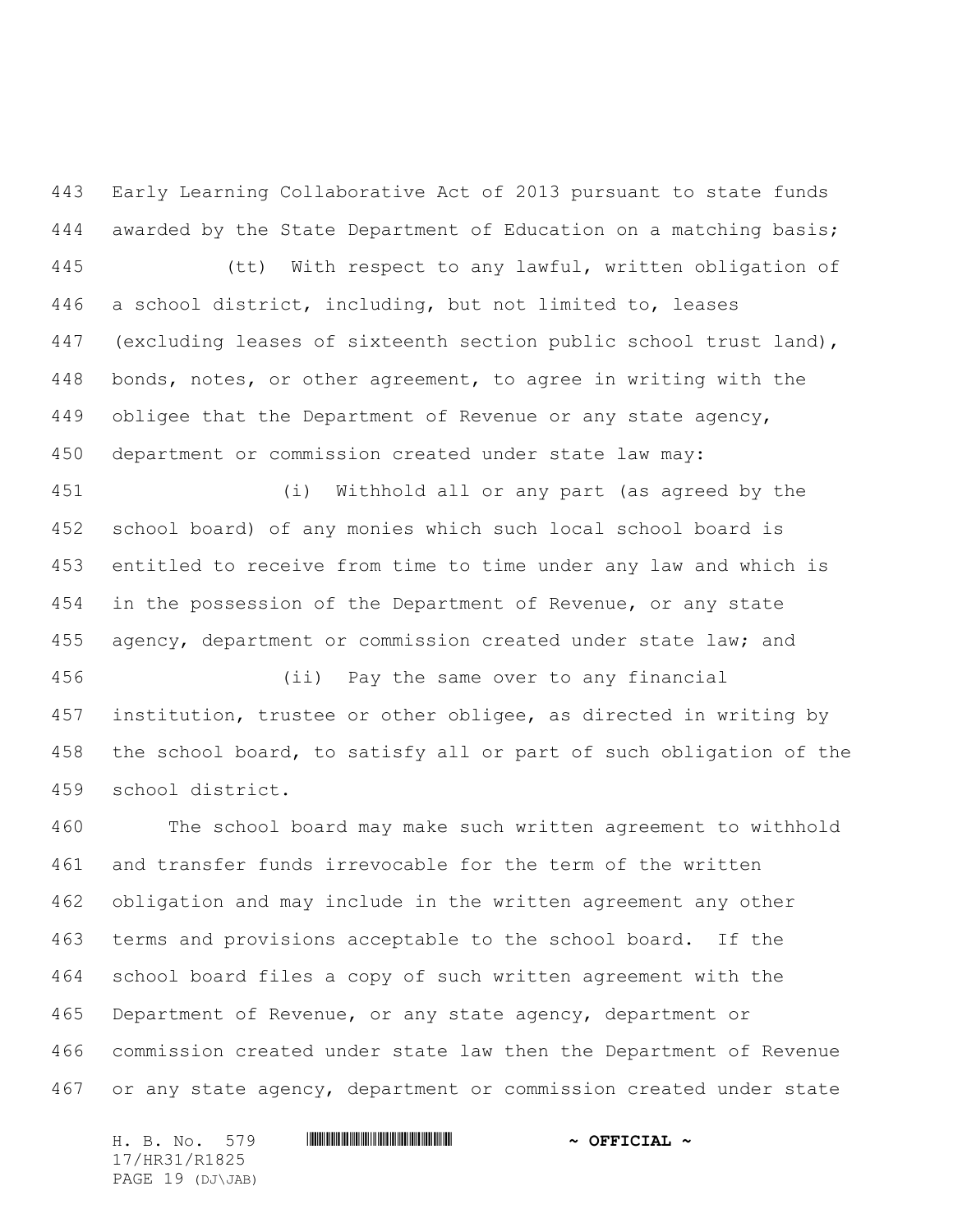law shall immediately make the withholdings provided in such agreement from the amounts due the local school board and shall continue to pay the same over to such financial institution, 471 trustee or obligee for the term of the agreement.

 This paragraph (tt) shall not grant any extra authority to a school board to issue debt in any amount exceeding statutory limitations on assessed value of taxable property within such school district or the statutory limitations on debt maturities, and shall not grant any extra authority to impose, levy or collect 477 a tax which is not otherwise expressly provided for, and shall not be construed to apply to sixteenth section public school trust land;

 (uu) With respect to any matter or transaction that is competitively bid by a school district, to accept from any bidder as a good-faith deposit or bid bond or bid surety, the same type of good-faith deposit or bid bond or bid surety that may be accepted by the state or any other political subdivision on similar competitively bid matters or transactions. This paragraph (uu) shall not be construed to apply to sixteenth section public school trust land. The school board may authorize the investment of any school district funds in the same kind and manner of investments, including pooled investments, as any other political subdivision, including community hospitals;

 (vv) To utilize the alternate method for the conveyance or exchange of unused school buildings and/or land, reserving a

H. B. No. 579 **HRANGE READER AND A OFFICIAL ~** 17/HR31/R1825 PAGE 20 (DJ\JAB)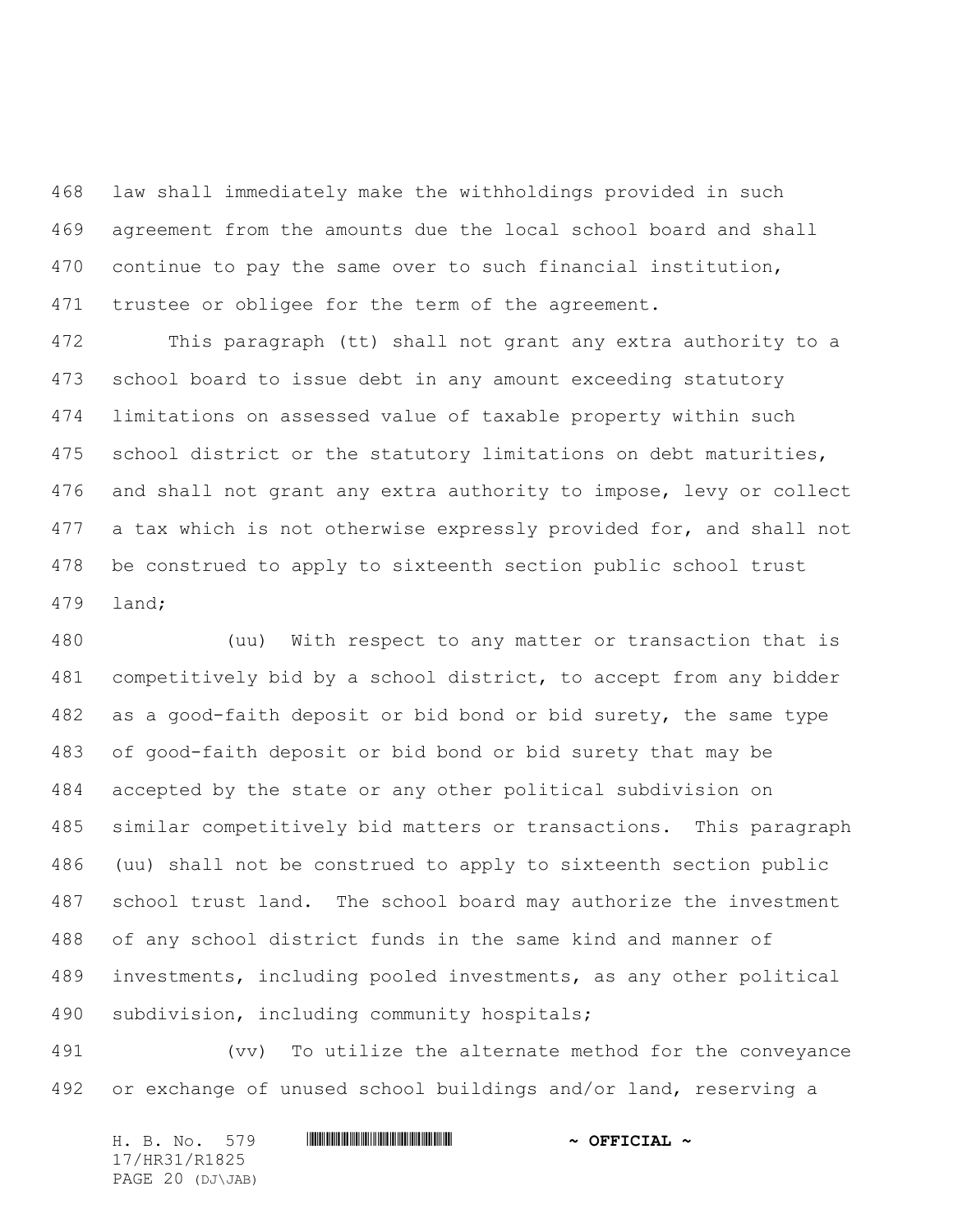partial or other undivided interest in the property, as specifically authorized and provided in Section 37-7-485;

 (ww) To delegate, privatize or otherwise enter into a contract with private entities for the operation of any and all functions of nonacademic school process, procedures and operations including, but not limited to, cafeteria workers, janitorial services, transportation, professional development, achievement and instructional consulting services materials and products, purchasing cooperatives, insurance, business manager services, auditing and accounting services, school safety/risk prevention, data processing and student records, and other staff services; however, the authority under this paragraph does not apply to the leasing, management or operation of sixteenth section lands. Local school districts, working through their regional education service agency, are encouraged to enter into buying consortia with other member districts for the purposes of more efficient use of state resources as described in Section 37-7-345;

 (xx) To partner with entities, organizations and corporations for the purpose of benefiting the school district;

 (yy) To borrow funds from the Rural Economic Development Authority for the maintenance of school buildings;

 (zz) To fund and operate voluntary early childhood education programs, defined as programs for children less than five (5) years of age on or before September 1, and to use any source of revenue for such early childhood education programs.

H. B. No. 579 \*HR31/R1825\* **~ OFFICIAL ~** 17/HR31/R1825 PAGE 21 (DJ\JAB)